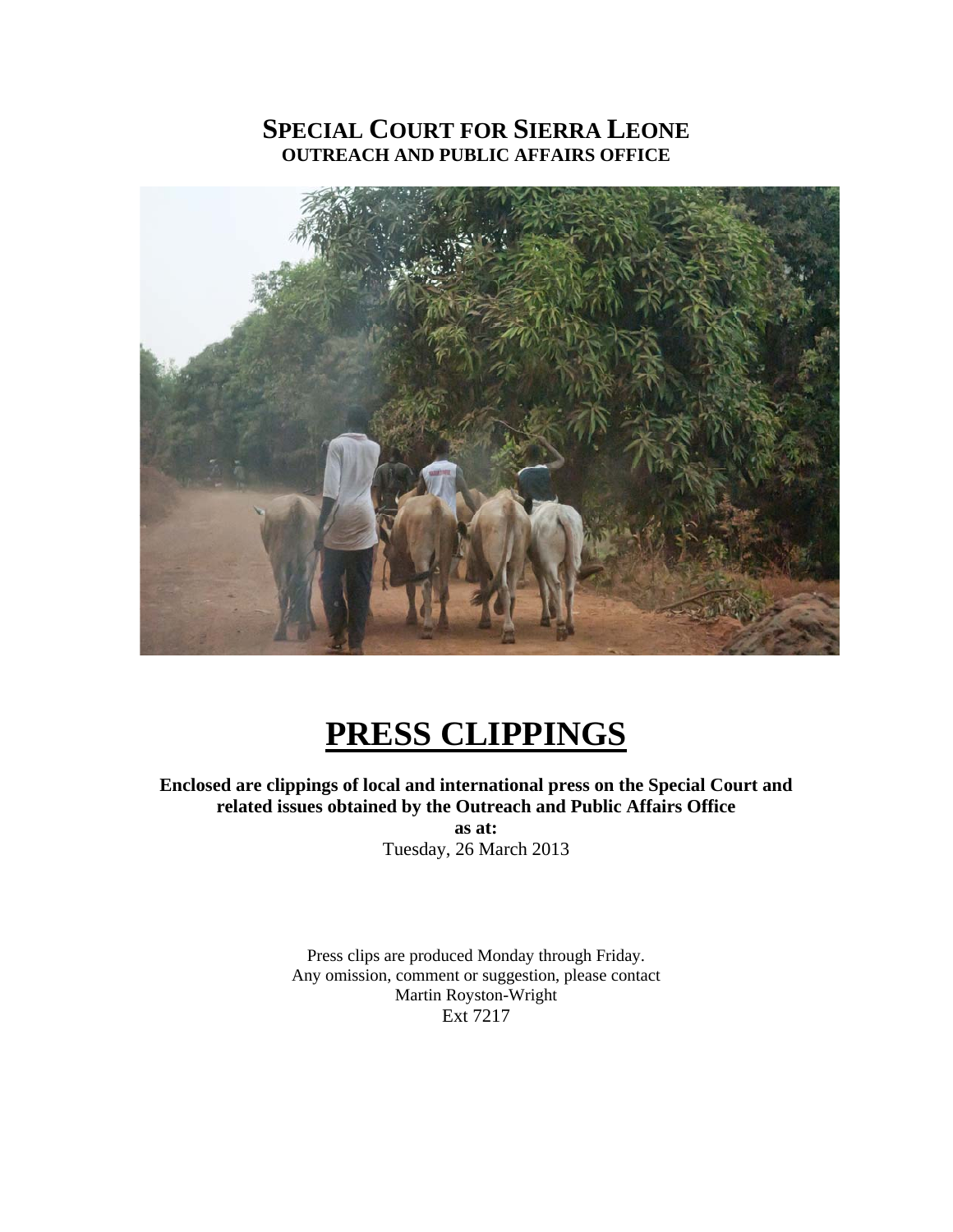| <b>Local News</b>                                                                         |           |
|-------------------------------------------------------------------------------------------|-----------|
| Appeals Chamber Upholds Contempt Convictions Against Former ARFC Leaders / Standard Times | Page 3    |
| <b>International News</b>                                                                 |           |
| DR Congo: Bosco Ntaganda to Appear Before ICC / BBC                                       | Pages 4-5 |
| Kenyatta Requests Charges Be Dropped in The Hague / SPY Ghana                             | Pages 6-7 |
| Laws in translation / <i>The Economist</i>                                                | Page 8    |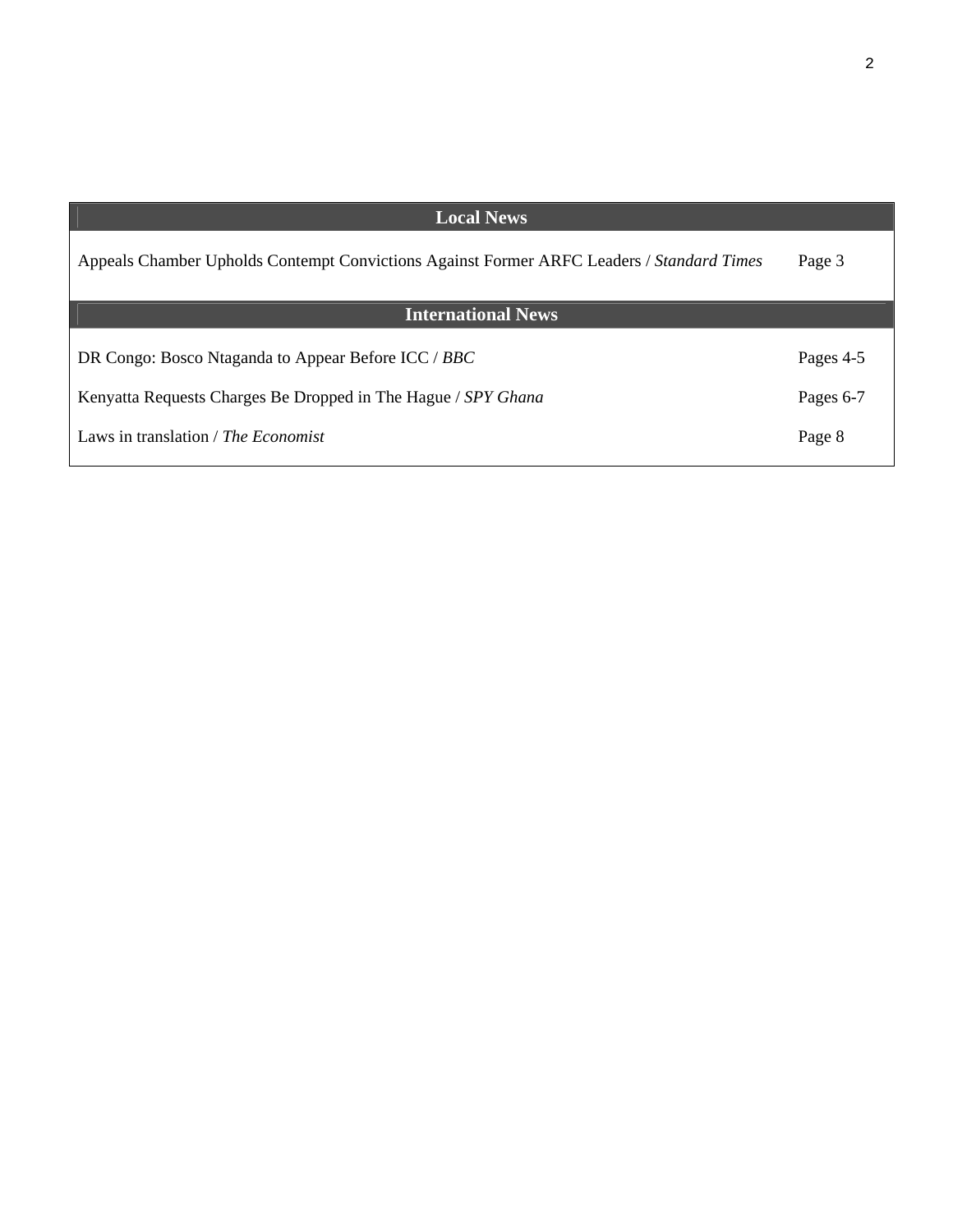## Standard Times Tuesday, 26 March 2013

# Appeals Chamber Upholds Contempt **Convictions against Former AFRC Leaders**

three-judge panel of the Appeals Cham ber has rejected the appeals by three Cormer AFRC leaders convicted in September 2012 of contempt for interference with Prosecution witnesses.

The appeal was heard by Justice Emmanuel Ayoola (presiding), Justice Renate Winter, and Justice Jon M. Kamanda.

Ibrahim Bazzy Kamara and Santigie Borbor Kanu (aka: "Five-Five") each appealed against their convictions and sentences of one year and fifty weeks for "knowingly and willfully interfering with the administration of justice" in violation of Rule 77(A) (ii) and (iv) of the Rules of Procedure and Evidence, by interfering with prosecution witnesses who had testified against them in their trial for war crimes and crimes against humanity. Kamara was convicted on two counts of otherwise interfering with a prosecution witness, and for knowingly disclosing the identity of a protected witness. Kanu was convicted on two counts of offering a bribe to a witness and otherwise interfering with a witness.

Samuel Kargbo (aka: "Sammy Ragga"), who pleaded guilty to two counts at his initial appearance in July 2011, appealed what he al-



leged was the trial judge's failure to order protective measures for him. A fourth defendant, Hassan Papa Bangura (aka: "Bomblast"), did not file a proper Notice of Appeal within the extended time granted him by the Appeals Chamber to do so.

In the summary of the decision read out in court by Presiding Judge Justice Emmanuel Ayoola, the Chamber found that many of Kamara and Kanu's grounds of appeal failed to comply with the Special Court's Practice Direction for Certain Appeals, noting that both their form and contents did not satisfy the standard of review for appeals from judgements.

The Judges dismissed Kamara's appeal as "incompetent" on the grounds that his Notice of Appeal failed to stipulate "the grounds on which the appeal was made" (Article I.1 of the

Practice Direction), or "clearly delineate which filing or part of the filing constitutes grounds and which part of the filing constitutes submissions based on those grounds" (Article I.2).

"The Appeals Chamber is unable to overlook the fundamental flaw in the Notice of Appeal brought about by the manifest noncompliance with Rule 106(A) and the 2004 Practice Direction," Justice Ayoola said.

The Judges also dismissed Kanu's 27 grounds of appeal against conviction and three grounds of appeal against sentence, finding that "several, if not all, of his grounds of appeal suffer from similar deficiencies to those outlined in Kanu's grounds of appeal.

The Judges dismissed Kargbo's appeal as "incompetent" on the grounds that it was not an appeal either against conviction or against sentence, and thus did not fall with the appellat jurisdiction of Appeals Chamber.

"For the foregoing reasons, the Appeal Chamber...dismisses all the grounds advance by Defence of Samuel Kargbo, Brima Bazz Kamara and Santigie Borbor Kanu, affirms th sentences imposed on Samuel Kargbo, Brim Bazzy Kamara and Santigic Borbor Kanu b the Single Judge, and orders that the Judge ment be enforced immediately pursuant to Rul 102 of the Rules," Justice Ayoola said. #END

The Special Court is an independent tribu nal established jointly by the United Nation and the Government of Sierra Leone. It i mandated to bring to justice those who bea the greatest responsibility for atrocities com mitted in Sierra Leone after 30 Novembe 1996

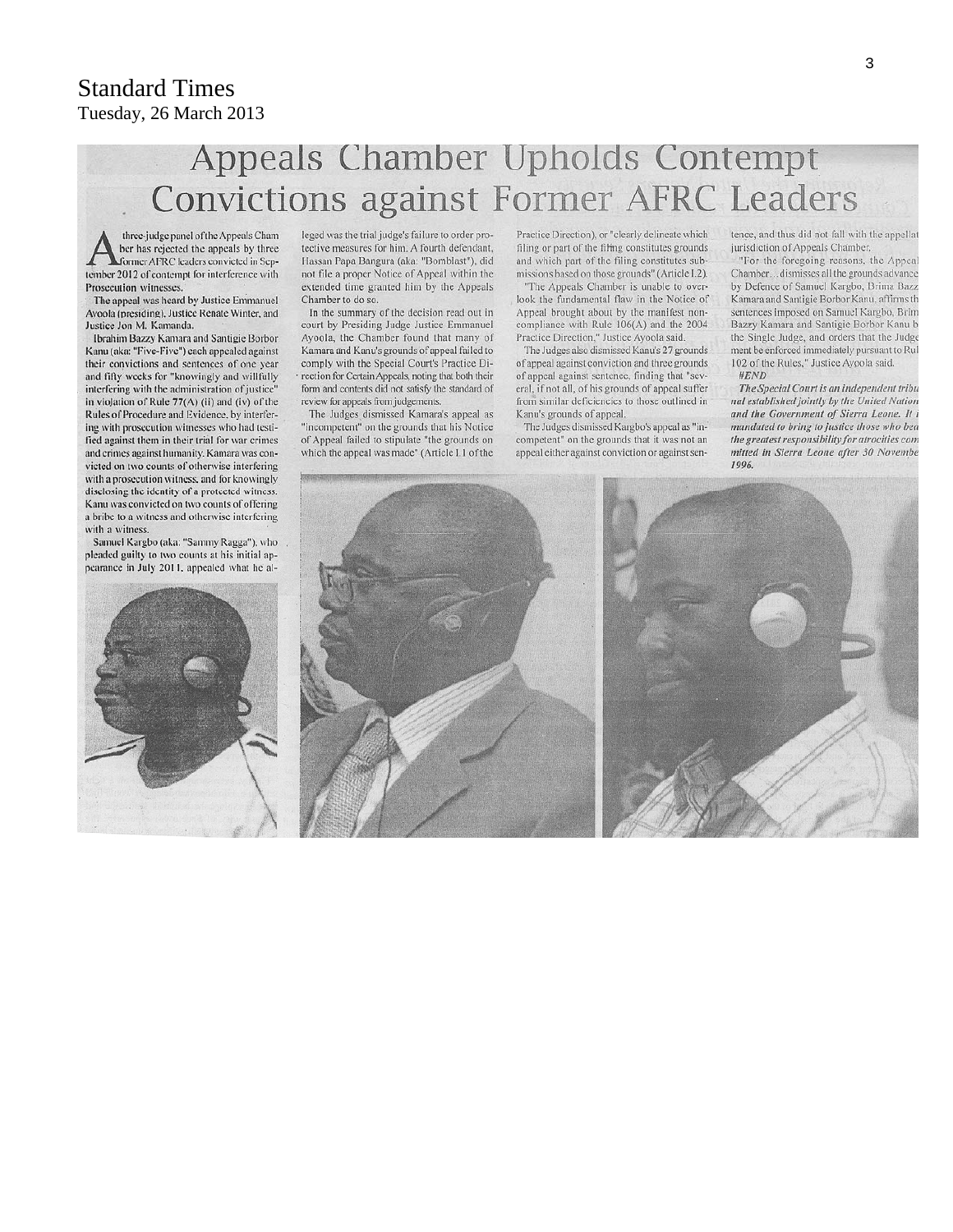### **DR Congo: Bosco Ntaganda to appear before ICC**

The BBC's Anna Holligan in The Hague says many believe Bosco Ntaganda surrendered because it was his best chance of staying alive

Congolese war crimes suspect Bosco Ntaganda is set to appear before the International Criminal Court at The Hague for the first time, following his surprise surrender last week.

Gen Ntaganda, a key figure in the conflict in eastern DR Congo, denies war crimes and crimes against humanity.

At Tuesday's pre-trial hearing he will be informed of the charges - and dates for future appearances will be set.

He faces 10 counts, including rape, murder and using child soldiers.

Gen Ntaganda is the first suspect to surrender voluntarily to the ICC's custody.

He handed himself in at the US embassy in the Rwandan capital Kigali on 17 March and was flown to the Netherlands, where the war crimes court is based.

Known as "The Terminator", he has fought for a number of rebel groups as well as the Congolese army.

#### **'The Terminator' at a glance**

- Born in 1973, grew up in Rwanda
- Fled to DR Congo as a teenager after attacks on fellow ethnic Tutsis
- At 17, he begins his fighting days alternating between being a rebel and a soldier, in both Rwanda and DR Congo
- In 2006, indicted by the ICC for allegedly recruiting child soldiers
- He is allegedly in charge of troops that carry out the 2008 Kiwanji massacre
- In 2009, he is integrated into the Congolese national army and made a general
- In 2012, he defects from the army, sparking a new rebellion which forces 800,000 from their homes
- In March 2013, hands himself in to US embassy in Kigali

Most recently, he was believed to be one of the leaders of the M23 rebel movement, which has been fighting government troops in the east.

He is accused of seven counts of war crimes and three counts of crimes against humanity allegedly committed in Ituri, DR Congo, between 2002-2003.

In the courtroom on Tuesday he will be asked to confirm his identity and tell the judges in which language he would like to follow the proceedings.

They are then expected to set a date for the confirmation hearing, which will determine whether there is enough evidence against him stand trial.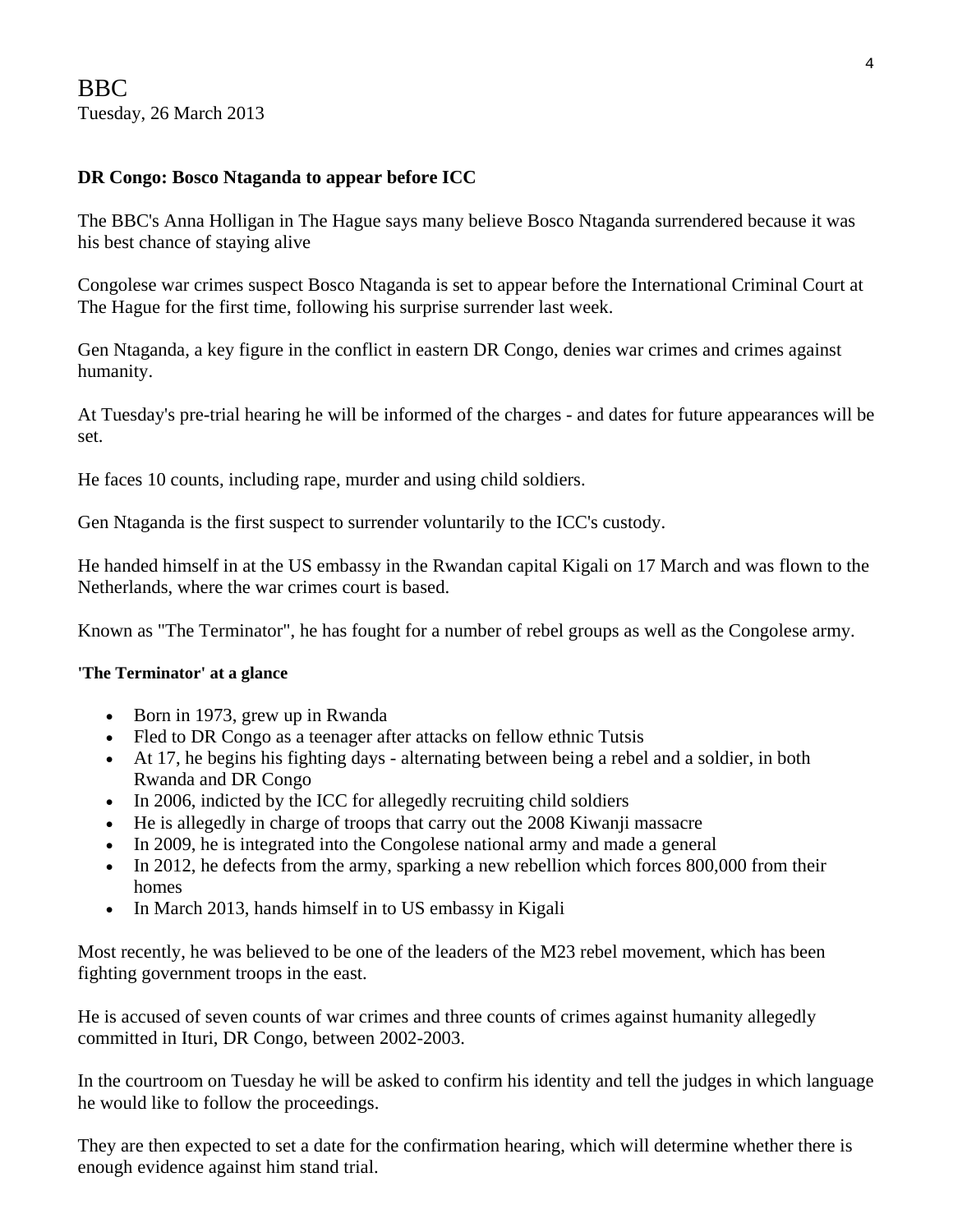Eastern DR Congo has long suffered from high levels of violence linked to ethnic rivalries and competition for the control of mineral resources.

Human rights groups have celebrated Gen Ntaganda's surrender to the court as a victory for international law and the victims of atrocities in the region.

But some analysts have suggested his surrender was his last resort and only chance of staying alive after splits within the M23 rebels, the BBC's Anna Holligan in The Hague says.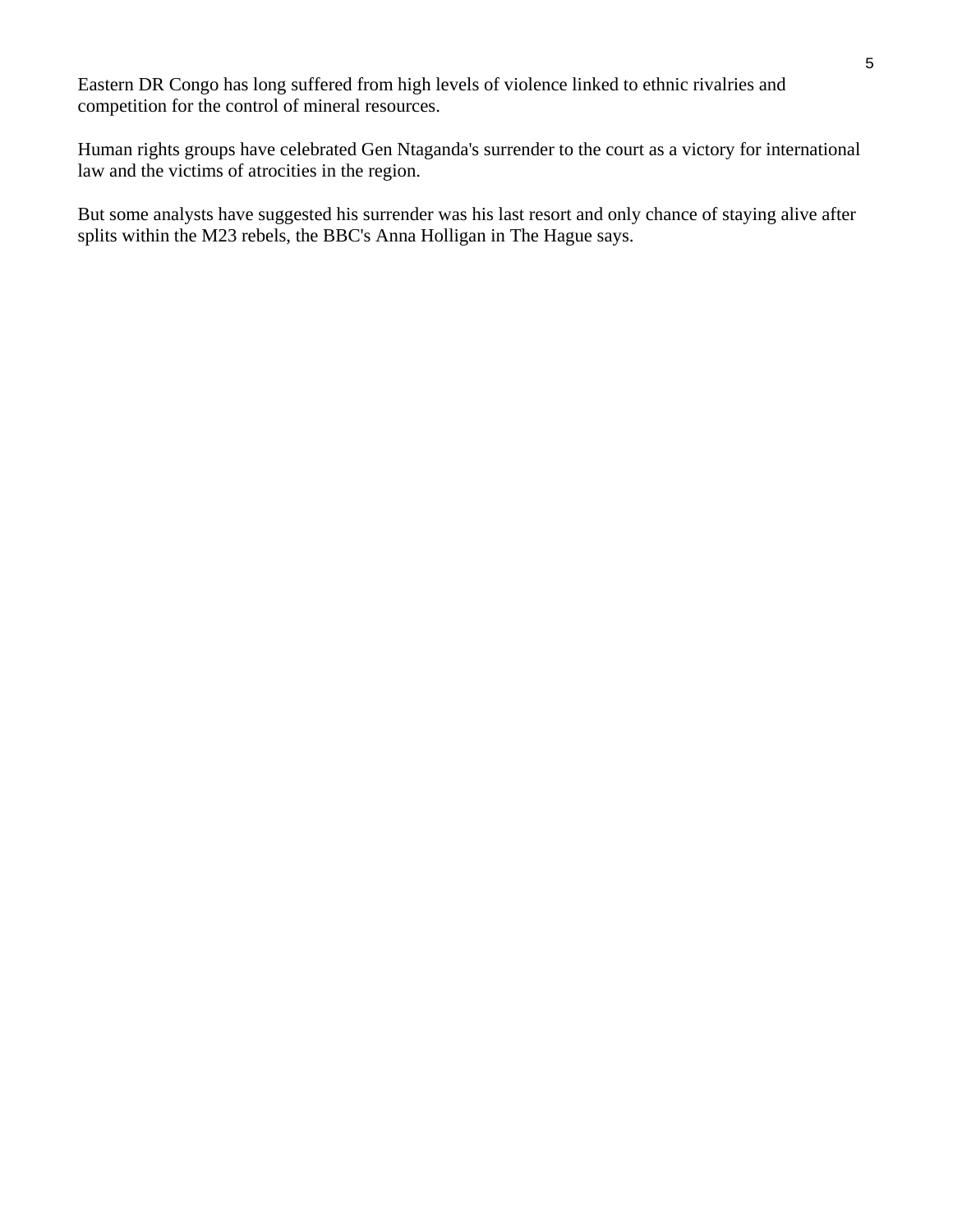SPYGhana Tuesday, 26 March 2013

#### **Kenyatta requests charges be dropped in The Hague**

By Abayomi Azikiwe

Editor, Pan-African News Wire

Known on the continent as the "African Criminal Court" due to its exclusive indictments, prosecution and persecution of regional leaders, the International Criminal Court (ICC) has refused to drop charges against President Uhuru Kenyatta. Kenyatta was elected by over 50 percent of the people in his country during internationally-supervised polls in early March.

Despite threats from the United States and Britain toward the Kenyan people, the electorate defied the two leading world imperialist countries by placing Kenyatta in office. Kenyatta, 51, is the son of Kenya's first president and nationalist leader, Jomo Kenyatta, who was a staunch ally of Washington and London during the 1960s and 1970s.

Nonetheless, in the modern period, the imperialist states are bent on total control of political developments in Africa. The U.S. State Department's top African envoy, Johnnie Carson, has warned the Kenyan electorate that if Kenyatta won the race against former Prime Minister Raila Odinga, that there would be a price to pay.

A similar tone was set by Britain when the Foreign Office said that if Kenyatta won London would maintain relations at a distance. Although both Britain and the U.S. will not subject their political leaders to international scrutiny, they have consistently utilized the ICC and other special courts in the Netherlands to hound African leaders and the former President of Yugoslavia Slobodan Milosevic who refuse to accept dominance by the West.

The pledge to go ahead with a trial by ICC chief prosecutor Fatou Bansouda came as a surprise to many since Kenyatta's co-defendant Francis Muthaura had all charges dropped against him resulting from the failure of the principal witness to provide testimony. The two had been accused of financing criminal gangs to attack political opponents in the aftermath of disputed elections during 2007-2008.

Kenyatta and Mathaura both have denied the charges. Kenyatta says that he is willing to defend himself before the ICC.

Bensouda told the press that the situation involving the charges against Kenyatta related to witnesses having been intimidated. She said that "Kenya is the most challenging situation we have ever had to deal with." (AFP, March 21)

Kenyatta's lawyer, Steven Kay, stressed that the charges against his client should be dropped since the main witness is refusing to testify. Kay says that based on these developments the case should go back to pre-trial phase to determine whether there is even enough evidence to continue.

"To a certain extent we have lost faith in the decision-making as we warned the pre-trial chamber of the quality of the evidence and we were ignored," Kay said. Later on March 24, the charges against Kenyatta were revised in an effort to provide a legal rationale for continuing with the prosecution of the president.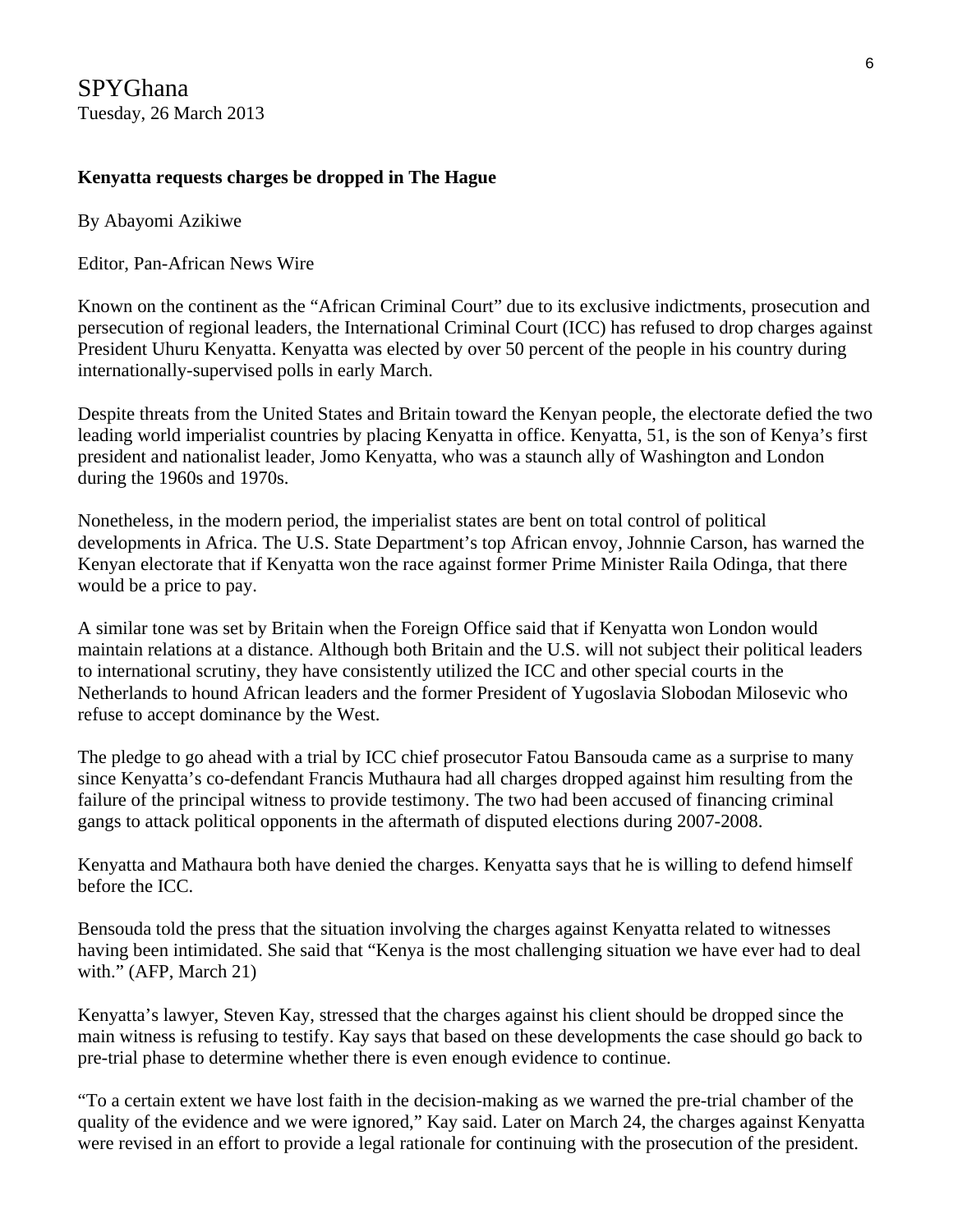#### **ICC Continues Tradition**

Other leaders under attack by the ICC include Republic of Sudan President Omar Hassan al-Bashir who has refused to acknowledge or recognize the charges filed under the previous prosecutor. President Bashir says that the charges are designed to destabilize his government and country which is not even a party to the Rome Statue which served as the basis for the creation of the ICC.

Also ousted President Laurent Gbagbo of Ivory Coast is currently facing charges before the ICC as well. Gbagbo was overthrown by France in 2011 because he refused to allow the imperialist states and their allies to determine who should be allowed to hold office in the West African country.

Gbagbo has rejected the charges against him and says that he has always been committed to a democratic process of governance. Ivory Coast, a former French colony, is the largest producer of cocoa in the world.

At present his political party is refusing to participate in the elections scheduled to be held in Ivory Coast where Alassane Ouattara, who was backed by the West, assumed power after French military action led to the overthrow and capture of Gbagbo and his forced exile to the Netherlands.

A Special Tribunal on Sierra Leone prosecuted former Republic of Liberia President Charles Taylor and convicted him in 2012 for involvement in a war in a neighboring country. The special tribunal on Sierra Leone attempted to make a case that blamed Taylor for the proliferation of illegal diamond trading internationally, something that has been in existence for centuries and controlled by various imperialist states.

When the U.S. and NATO waged its war to overthrow Col. Muammar Gaddafi and the Jamahiriya in 2011, the ICC indicted Gaddafi and his son Seif al-Islam. Gaddafi was brutally assassinated at the aegis of the White House on October 20, 2011 and Seif was later captured by western-backed militias who still hold him inside Libya.

Although the ICC says that Seif cannot get a fair trial under the existing regime now running Libya, the same body has not filed charges against the General National Congress which is violating the rights of thousands of Libyans and foreign nationals being held illegally inside the country. A delegation sent to Libya in 2012 to investigate the status of Seif al-Islam was held for several weeks by the same militia forces that have illegally detained Gaddafi's son.

Nonetheless, no charges were filed in relationship to this situation and many others now plaguing post-Gaddafi Libya. Earlier in March, a relative of Gaddafi was kidnapped in Egypt and threatened with deportation to Libya without any response from the state department.

The stage was set for the convening of such tribunals and courts in the Netherlands with the coup against former Yugoslavian President Milosevic in 2000. After the overthrow of the leader of the socialist government, which had been largely dismembered by wars supported by the U.S. and other imperialist states, he was kidnapped and held in detention in the Netherlands until his death in 2006.

Most of the cases against leaders in The Hague have been done in a way which advances the interests of imperialism. Yet these same western states are never held accountable for the horrendous war crimes carried out in Afghanistan, Panama, Grenada, Iraq, Iran, Yemen, Libya, Somalia, Zimbabwe and Colombia where millions have died over the last three decades.